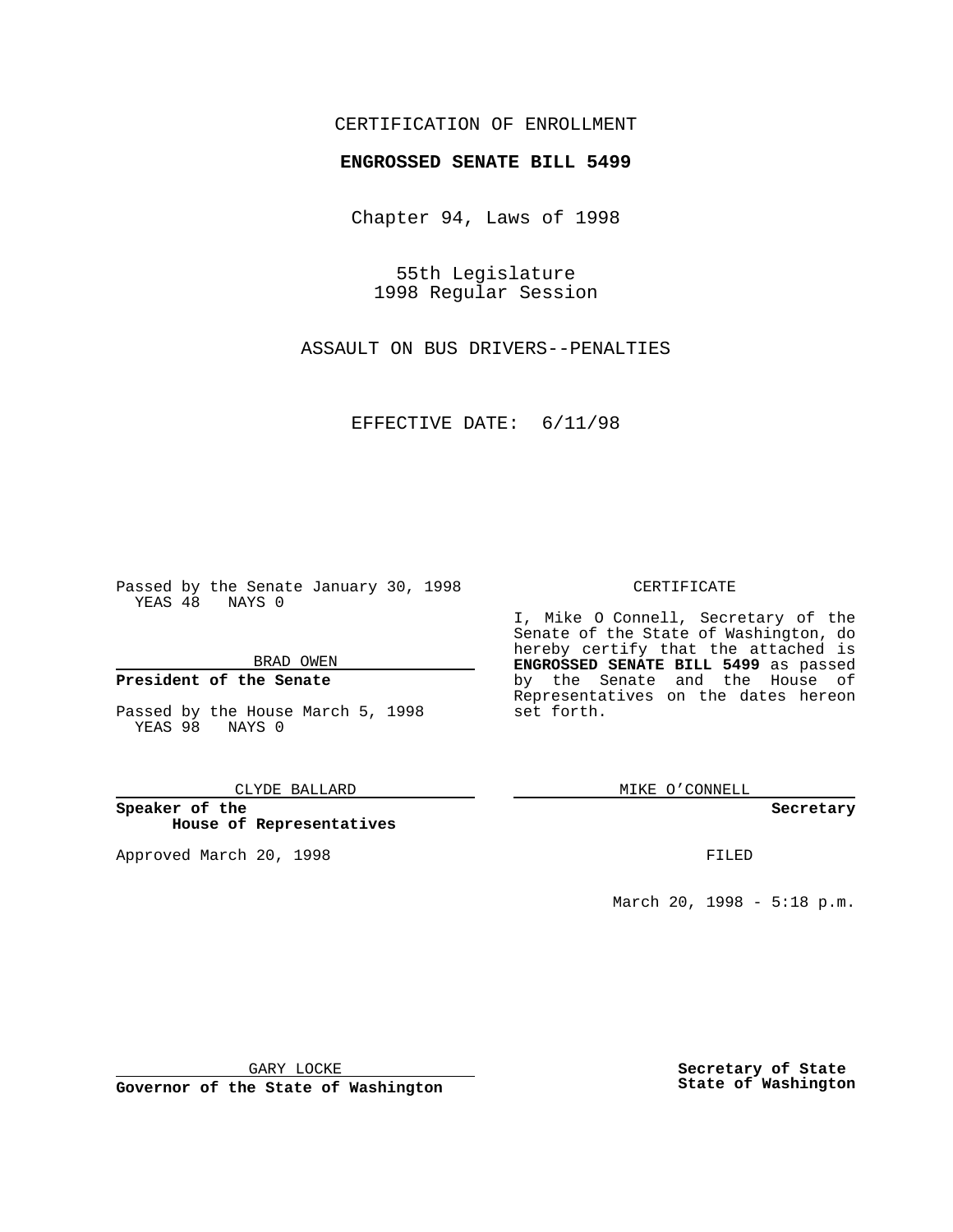## **ENGROSSED SENATE BILL 5499** \_\_\_\_\_\_\_\_\_\_\_\_\_\_\_\_\_\_\_\_\_\_\_\_\_\_\_\_\_\_\_\_\_\_\_\_\_\_\_\_\_\_\_\_\_\_\_

\_\_\_\_\_\_\_\_\_\_\_\_\_\_\_\_\_\_\_\_\_\_\_\_\_\_\_\_\_\_\_\_\_\_\_\_\_\_\_\_\_\_\_\_\_\_\_

Passed Legislature - 1998 Regular Session

### **State of Washington 55th Legislature 1997 Regular Session**

**By** Senators Roach, Johnson, Goings, Jacobsen, Haugen, Horn, Zarelli, McCaslin, Long, Franklin, Winsley, Oke and Rasmussen

Read first time 01/29/97. Referred to Committee on Law & Justice.

1 AN ACT Relating to assault on bus drivers; amending RCW 9A.36.031; 2 and prescribing penalties.

3 BE IT ENACTED BY THE LEGISLATURE OF THE STATE OF WASHINGTON:

4 **Sec. 1.** RCW 9A.36.031 and 1997 c 172 s 1 are each amended to read 5 as follows:

6 (1) A person is guilty of assault in the third degree if he or she, 7 under circumstances not amounting to assault in the first or second 8 degree:

9 (a) With intent to prevent or resist the execution of any lawful 10 process or mandate of any court officer or the lawful apprehension or 11 detention of himself or another person, assaults another; or

12 (b) Assaults a person employed as a transit operator or driver by 13 a public or private transit company while that person is ((operating or 14 is in control of a vehicle that is owned or operated by the transit 15 company and that is occupied by one or more passengers)) performing his 16 or her official duties at the time of the assault; or

17 (c) Assaults a school bus driver employed by a school district or 18 a private company under contract for transportation services with a 19 school district while the driver is ((operating or is in control of a